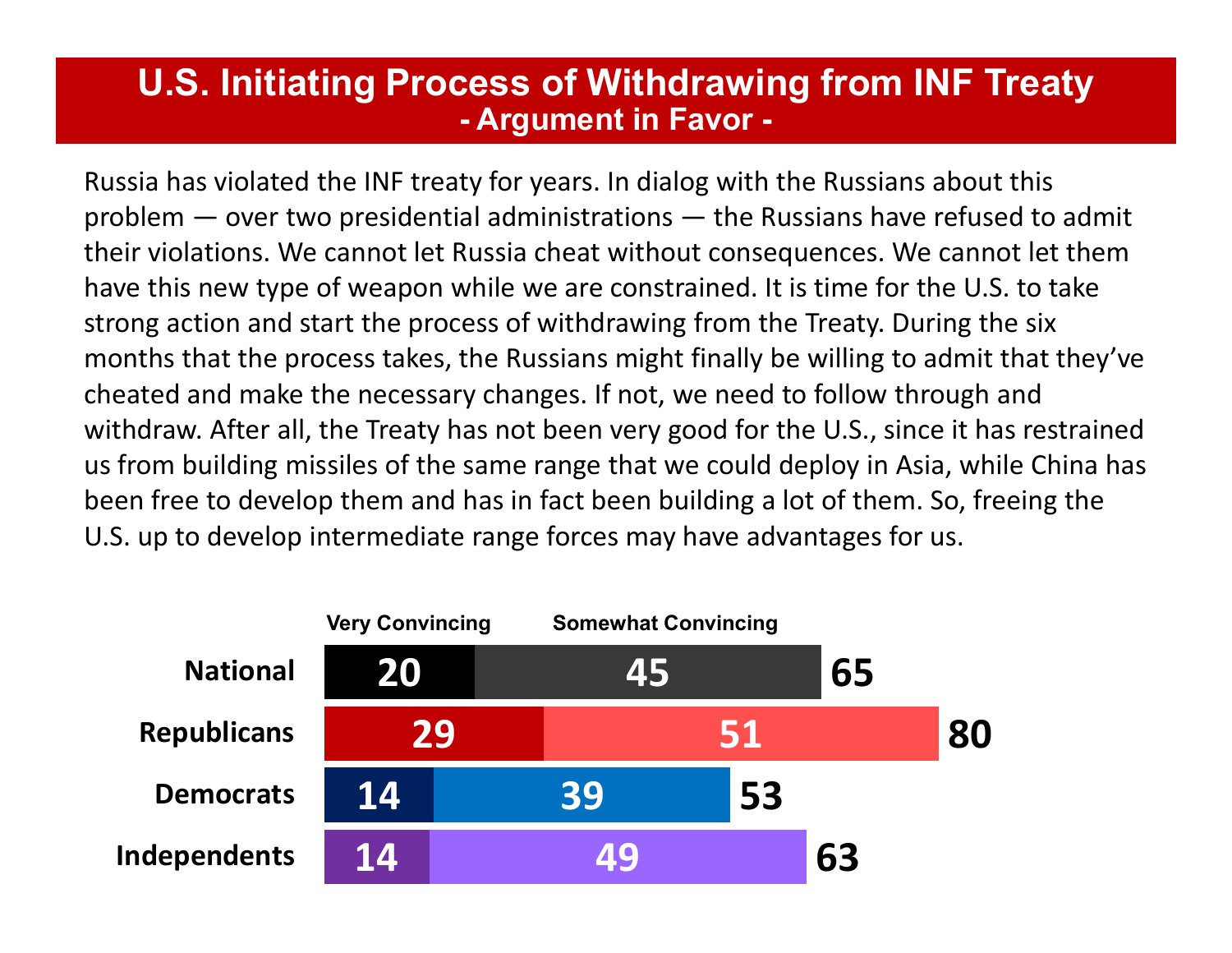## U.S. Initiating Process of Withdrawing from INF Treaty **ess of Withdrawing from INF :<br>- Argument Against -<br>important role in European security for morecially dangerous because they were very act**

The INF Treaty has played a very important role in European security for more than thirty years. These weapons were especially dangerous because they were very accurate and powerful, and could destroy leadership and military targets in minutes. Our NATO allies still support the agreement and do not want the United States to make it legal again for Russia to deploy weapons that could destroy European capitals with almost no warning. We should make a more concerted effort to negotiate with the Russians. There are viable ways to address both sides concerns. Russia has said that it will work with the United States to do this. Being free to put new intermediate range land-based missiles in Asia would not provide an important benefit. We have plenty of other nuclear and nonnuclear weapons there that can do what we need. Finally, most of our European and Asian allies do not want us to put intermediate-range missiles on their territory, so it is not clear that we would gain anything from withdrawing from the INF Treaty.

|                    | <b>Very Convincing</b> |  | <b>Somewhat Convincing</b> |  |    |    |
|--------------------|------------------------|--|----------------------------|--|----|----|
| <b>National</b>    | 21                     |  | 47                         |  |    | 68 |
| <b>Republicans</b> | 14                     |  | 45                         |  | 58 |    |
| <b>Democrats</b>   | 30                     |  | 47                         |  |    |    |
| Independents       | 13                     |  | 50                         |  | 63 |    |